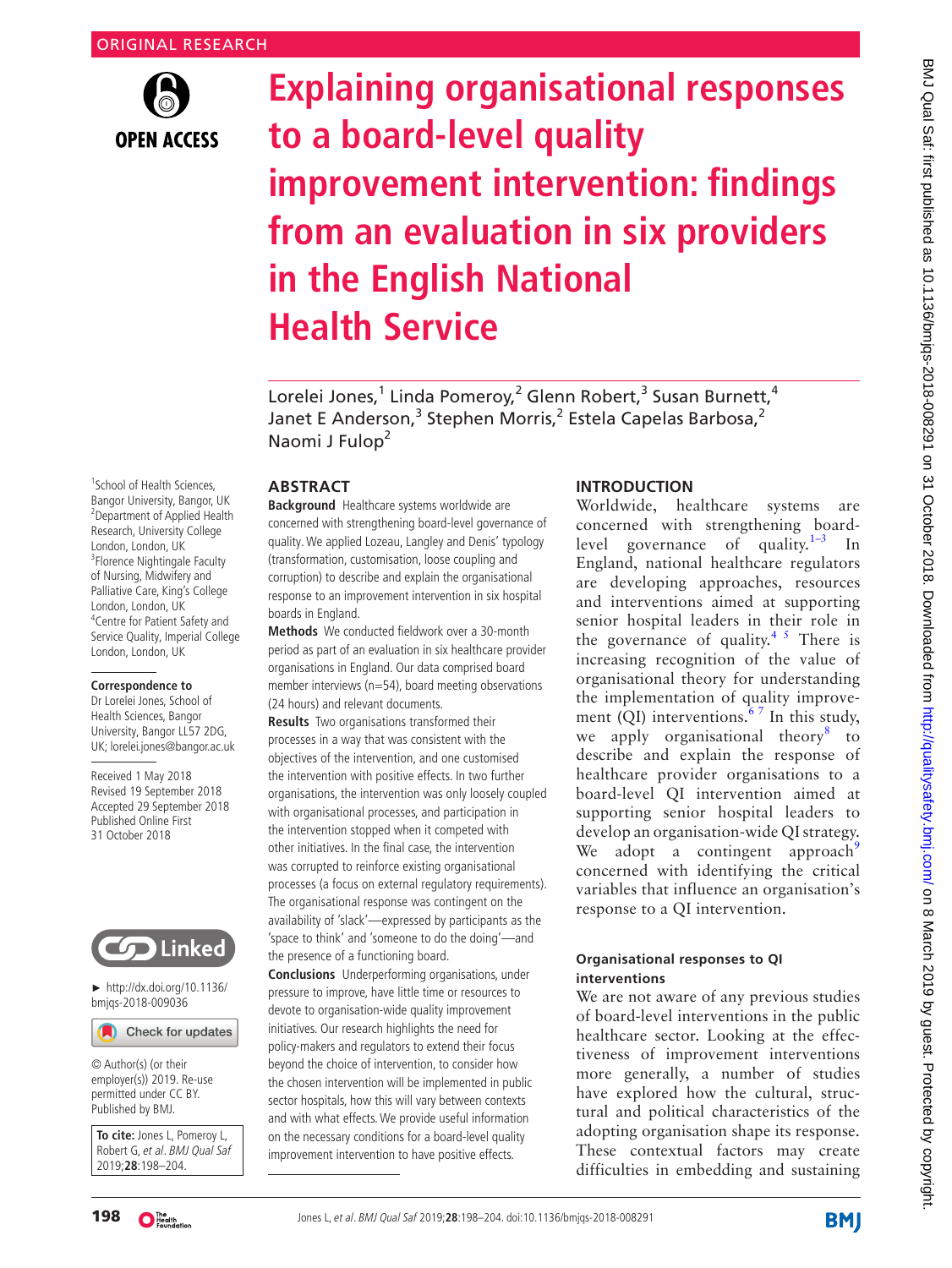| 2M   Diral のaft firet nirhliehead ae 4D 4426/hmaine-2048-DD8204 ae 24 Deterber 2048. Determin |
|-----------------------------------------------------------------------------------------------|
|                                                                                               |
|                                                                                               |
|                                                                                               |
|                                                                                               |
|                                                                                               |
|                                                                                               |
|                                                                                               |
|                                                                                               |
|                                                                                               |
|                                                                                               |
|                                                                                               |
|                                                                                               |
|                                                                                               |
|                                                                                               |
|                                                                                               |
|                                                                                               |
|                                                                                               |
|                                                                                               |
|                                                                                               |
|                                                                                               |
|                                                                                               |
|                                                                                               |
|                                                                                               |
|                                                                                               |
|                                                                                               |
|                                                                                               |
|                                                                                               |
|                                                                                               |
|                                                                                               |
|                                                                                               |
|                                                                                               |
|                                                                                               |
|                                                                                               |
|                                                                                               |
|                                                                                               |
|                                                                                               |
|                                                                                               |
|                                                                                               |
|                                                                                               |
|                                                                                               |
|                                                                                               |
|                                                                                               |
| $\ddot{\phantom{a}}$                                                                          |
|                                                                                               |
|                                                                                               |
|                                                                                               |
|                                                                                               |
|                                                                                               |
|                                                                                               |
|                                                                                               |
|                                                                                               |
|                                                                                               |
|                                                                                               |
|                                                                                               |
|                                                                                               |
|                                                                                               |
|                                                                                               |
|                                                                                               |

<span id="page-1-0"></span>

| intervention <sup>8</sup> | <b>Table 1</b> Organisational responses to a quality improvement       |
|---------------------------|------------------------------------------------------------------------|
| Response                  |                                                                        |
|                           | Transformation The organisation modifies its processes with the result |

| <b>Transformation</b> | The organisation modifies its processes with the result<br>that the intervention has the intended effect.              |
|-----------------------|------------------------------------------------------------------------------------------------------------------------|
| Customisation         | The organisation adapts the intervention in the process<br>of changing organisational processes.                       |
| Loose coupling        | The intervention is implemented in a superficial way<br>with organisational processes remaining largely<br>unaffected. |
| Corruption            | The intervention becomes captured and distorted<br>to reinforce existing organisational roles and power<br>structures. |

changes to practices, and produce unintended consequences.[8 10–14](#page-5-3)

In their study of the introduction and impact of management interventions in publicly funded healthcare organisations in Canada, Lozeau, Langley and Denis<sup>8</sup> argue that as interventions introduced into public sector hospitals are often borrowed from the private sector, there is a 'compatibility gap' between the assumptions underlying the design of the intervention and the characteristics of the adopting organisation. For example, the adoption of 'strategic planning' by an organisation assumes that senior leaders have the autonomy to make and implement decisions. This assumption may be incompatible with public sector hospitals, where leadership is fragmented, power diffuse and where there are multiple goals (eg, patient care and cost control). The compatibility gap produces a mismatch between the intended and actual use of the intervention. From their findings, Lozeau *et al* developed a typology of possible organisational responses [\(table](#page-1-0) 1).

Research in the National Health Service (NHS) in England<sup>[10 13](#page-5-5)</sup> found that in addition to 'bottom-up' corruption from professionals within the organisation, interventions can also undergo 'top-down' corruption, driven by the demands of central government. When the intended objectives of the intervention were to promote education, collaboration and knowledge sharing, these were displaced by the quantifiable outcomes prioritised by central government. This research also found an erosion of staff engage-ment with the intervention over time.<sup>[10](#page-5-5)</sup> This was not a case of staff 'resistance', as there was no evidence of resistance to the improvement goals per se, rather it involved

an unwillingness (or, rather, inability) to be actively involved in improvement work unless supported by the provision of protected time and recruitment of additional clinical members of staff, neither of which is possible without substantial financial investment. (p. 1178).

The compatibility gap highlighted by studies of NHS organisations in England relates to the differences

between relatively autonomous private sector organisations and public sector organisations that operate in a target-driven, policy-dependent and resource-constrained context.

We contribute to this literature by analysing the responses of six hospital boards to an improvement intervention. In contrast to previous research, outlined above, this intervention was developed specifically for public sector hospitals, based on research on mainly publicly funded hospitals.<sup>[15 16](#page-6-0)</sup> We addressed the following questions: (1) How do public sector hospital boards respond to a QI intervention, and what are the effects? (2) How do features of the wider social and political context shape the response? (3) What are the implications for the future design and implementation of interventions aimed at enhancing the capability of boards to improve the quality of patient care?

### **Intervention**

The intervention facilitated the use of a research-based guide for senior hospital leaders to develop and imple-ment organisation-wide QI strategies.<sup>[15](#page-6-0)</sup> The guide is based on findings from the QUASER study of quality in hospitals, a collaboration between five European countries (England, Norway, Sweden, Netherlands, Portugal) funded by the EU FP7 programme.<sup>17</sup> The use of the guide was facilitated in six provider organisations by Foresight Partnership (an organisational development consultancy), now part of GE Healthcare, between July 2014 and May 2015. The intervention involved a self-assessment questionnaire, which was completed by both executive and non-executive members of the board (10–12 in each organisation). Each organisation nominated three board members to attend a series of learning events. In addition to developing an organisation-wide QI strategy, participants were given the task of implementing one organisation-wide QI project. More information on the intervention is provided in the [supplementary material](https://dx.doi.org/10.1136/bmjqs-2018-008291).

## **Methods**

We report findings from a qualitative study, undertaken between April 2014 and December 2016, as part of an evaluation of the intervention. Qualitative methods are appropriate for our research questions which are concerned with understanding how, and why, the intervention worked (or not) to distill lessons that can be applied to future interventions.<sup>[18](#page-6-2)</sup> We used a combination of methods (interviews with participants, observations of board meetings and document analysis) to triangulate our findings and provide an in-depth contextualised understanding of the process of organisational improvement.

## **Sample**

Nine organisations in an urban/suburban area were invited to participate in the intervention as part of a research study, of which six agreed. The fee for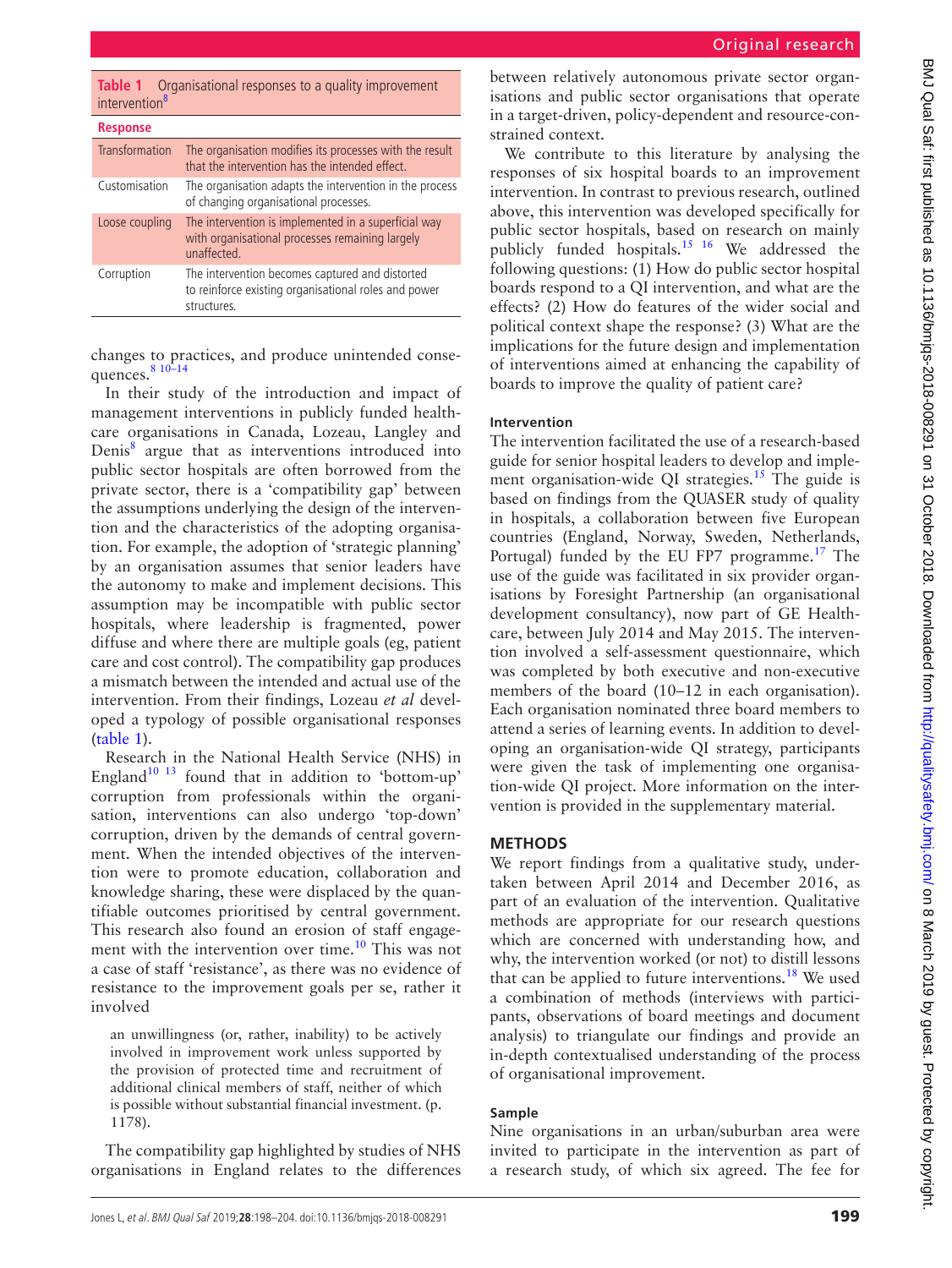<span id="page-2-0"></span>

| Original research                                                                                                                                  |       |                      |                      |       |                      |       |
|----------------------------------------------------------------------------------------------------------------------------------------------------|-------|----------------------|----------------------|-------|----------------------|-------|
| <b>Table 2</b> Profiles of participating organisations                                                                                             |       |                      |                      |       |                      |       |
|                                                                                                                                                    |       |                      |                      | 4     |                      |       |
| <b>Type</b>                                                                                                                                        | Acute | Mental health        | Acute                | Acute | Acute                | Acute |
| Foundation trust*                                                                                                                                  | Yes   | Yes                  | No                   | Yes   | No                   | Yes   |
| Performance (as rated by the Outstanding<br>national regulator)                                                                                    |       | Requires improvement | Requires improvement | Good  | Requires improvement | Good  |
| *In England, the majority of healthcare providers are now 'foundation trusts' (142/242, 62%). Foundation trusts are, in principle, granted greater |       |                      |                      |       |                      |       |

autonomy over finances and service development than non-foundation trust providers.

participating for each organisation was £5000 (paid to Foresight as a contribution to the cost of providing the intervention). Boards were offered an alternative programme that provided a more bespoke and intensive form of consultancy at a higher cost, but all opted for the lower cost option. The profiles of participating organisations are given in [table](#page-2-0) 2.

#### **Data collection**

Data were collected across three phases—'before', 'during' and 'after' the intervention ([table](#page-2-1) 3). At each time period, we observed board meetings, taking notes on what was discussed, by whom and for how long, together with descriptions of interactions and our interpretation of board dynamics. We also interviewed members of the board. We asked boards to nominate members to be interviewed, both executive and non-executive, including the non-executive director responsible for quality. Interviews, which were audio-recorded and transcribed, were semistructured on the topic of governance of QI. Interviews conducted during and after the intervention asked participants about their views and experiences of the intervention and their progress with the tasks (developing an organisation-wide QI strategy and development and implementation of one organisation-wide QI project). We collected a range of documents for each organisation (board meeting papers, annual reports, Quality Accounts, project reports and PowerPoint presentations) for additional information on the extent to which organisations had developed an organisation-wide QI strategy and the nature of QI activities.

#### **Analysis**

During an initial phase of data familiarisation, LJ suggested that Lozeau, Langley and Denis' model would be a helpful conceptual framework for analysis. Having established an empirical fit with this model, subsequent analysis focused on describing and explaining the response of the organisations in our study to the intervention, and explicating the contingencies which shaped this response. Data were organised in a table, using the procedures for framework analysis[.19](#page-6-3) LJ then drafted a narrative for each case, as recommended for studies of organisational processes.<sup>[20](#page-6-4)</sup> These were interpretive accounts developed from the raw data (interview accounts, board observations and documents), describing the response of each organisation to the intervention and suggesting analytical linkages between the organisational response and contextual features. The table and narratives were circulated and discussed among the research team.

#### **Findings**

Responses to the intervention varied across the organisations in our study. Two organisations transformed work processes in response to the intervention. These organisations responded to the intervention as intended, producing an organisation-wide QI strategy, and made substantial progress implementing one organisation-wide QI project. One organisation customised the intervention, with a positive consequence in the form of accomplishing locally identified priorities for QI. In two of the remaining organisations, the response could be characterised as loose coupling with no positive effects

<span id="page-2-1"></span>

| <b>Table 3</b> Summary of data collection |                                                                                                                                                                                                                                                                                                                                                                                                                                                                                                   |  |
|-------------------------------------------|---------------------------------------------------------------------------------------------------------------------------------------------------------------------------------------------------------------------------------------------------------------------------------------------------------------------------------------------------------------------------------------------------------------------------------------------------------------------------------------------------|--|
| <b>Period</b>                             | <b>Methods</b>                                                                                                                                                                                                                                                                                                                                                                                                                                                                                    |  |
| Before (T1): April 2014 to July<br>2014   | Interviews with between 4 and 6 members of each participating board ( $n=30$ )<br>Observation (1 meeting of each board)<br>Document analysis of papers from the meeting we observed and an additional set of minutes; Quality Accounts (a<br>mandatory report on the quality of services provided by an organisation and published annually); rolling 5-year strategy;<br>quality committee minutes; inspection reports from national regulators                                                  |  |
| During (T2): July 2014 to April<br>2015   | Observation (workshop and action learning sets)<br>Interviews with $1-2$ participants from each board ( $n=9$ )                                                                                                                                                                                                                                                                                                                                                                                   |  |
| After (T3): May 2015 to<br>December 2016  | Repeat interviews with board members, where these individuals were still in post and willing to participate ( $n=24$ ), and<br>any additional staff members leading on the development and implementation of the nominated project ( $n=2$ )<br>Observation (1 meeting of each board)<br>Document analysis of meeting papers and other relevant documents, as in T1. We also requested documents—reports,<br>PowerPoint presentations etc—relating to the implementation of the nominated project |  |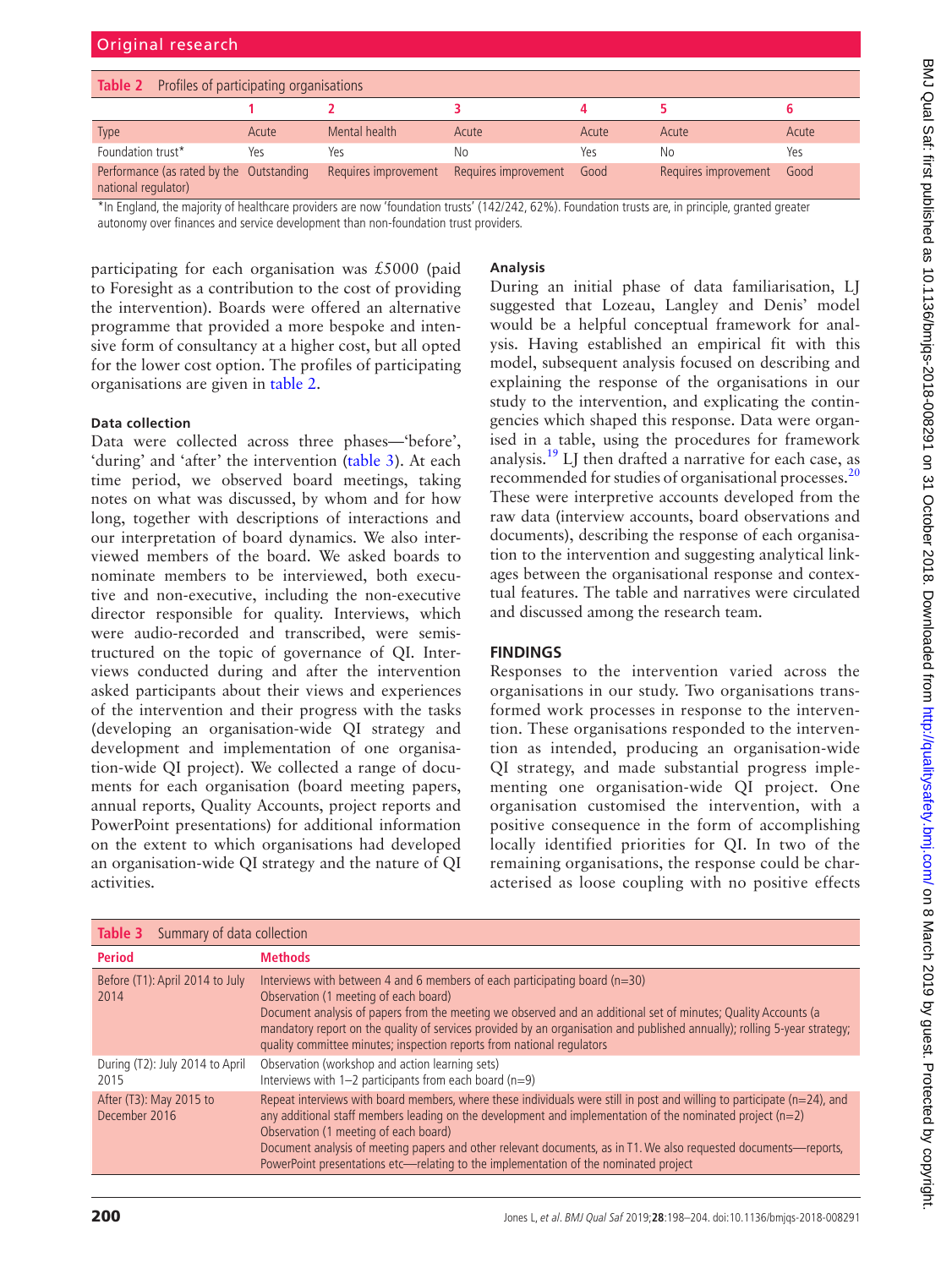attributable to the intervention. In the final organisation, the intervention was corrupted by external regulatory demands (see [online supplementary table](https://dx.doi.org/10.1136/bmjqs-2018-008291)  [S2](https://dx.doi.org/10.1136/bmjqs-2018-008291) for detail). We found that the response of organisations to the intervention was contingent on two main contextual features, the availability of 'slack' and the functioning of the board. These features are elaborated below. Data extracts have been chosen to illustrate our findings.

### **Slack**

In our study, 'slack' comprised positive conditions for both thought and action. These two components were frequently referred to by participants in our study as having 'thinking space' and 'someone to do the doing'. The amount of slack that was available to organisations was shaped by the extent to which organisations were compliant with national standards, such as the Department of Health's standard for a maximum of 4 hours patient waiting time in accident and emergency (A&E) departments. Where organisations had not met external standards, activities were focused on meeting these, and the organisation faced increased pressure from external bodies, such as commissioners and regulators. This reduced their autonomy and placed additional demands and requirements on the organisation, such as additional reporting, and attendance at meetings with external organisations. The autonomy gained from meeting national standards also facilitated the acquisition of funds for QI. For example, organisation 1 was able to negotiate with the commissioner dedicated funding for QI initiatives. This provided funding for additional staff to 'do the doing'.

Where organisations lacked thinking space or capacity for action, the response to the intervention diverged from what was intended. For example, organisation 3 was not compliant with a number of national standards and in the year prior to the intervention it had been placed in 'special measures' by the national regulator. This is a process imposed on organisations when the overall service, or certain core services, have been rated 'inadequate'. The organisation is required to follow an externally imposed 'improvement plan' and is subject to a follow-up review to assess performance against the plan. This organisation also faced severe financial constraints and lacked key resources. For example, as a result of a previous cost cutting exercise, all clinical governance posts had been removed. Although initial engagement with the intervention was strong, the key stumbling block was finding someone to 'do the doing', especially in relation to developing and implementing an organisation-wide QI project.

The intervention competed with the improvement plan imposed by the regulator which was clearly the top priority for the organisation. This was explicit in the interview accounts following the intervention:

So what I am trying to say is basically in the scheme of things if this was helping me get out of special measures the answer would be absolutely I would be there. At the moment it's not helping me get out of special measures. (Chair, T3)

Following the intervention, the organisation was allocated, by central government, to an alternative organisational development initiative. Thus, despite the intervention having apparent traction with senior leaders, and strong initial engagement, it was dislodged by competing priorities and eventually displaced by another initiative imposed by central government.

Organisation 5 was also struggling to meet a number of national standards. As a non-foundation trust, the organisation was subject to performance management from the NHS hierarchy and additional reporting requirements from a range of external agencies. In this case, the intervention was subsumed into externally driven imperatives for quality assurance and the application for foundation trust status (see [table](#page-2-0) 2). Analysis of documents revealed that the intervention was used primarily to prepare the required documents for the foundation trust application. Implementation of an organisation-wide QI project stalled when the organisation failed to meet the A&E access targets. At the same time, the national regulator inspected the A&E department and rated it inadequate, requiring the organisation to submit an improvement plan to the regulator.

In the case of organisation 6, the intervention was one of a large number of quality and safety initiatives that the organisation was participating in. The intervention was seen as 'just another initiative', separate to other QI projects, and attended to in a superficial way. Over time, commitment to the intervention was diluted as it competed with other initiatives for participants' time and attention, reflected in declining attendance at the learning events (see [online supplementary table S1\)](https://dx.doi.org/10.1136/bmjqs-2018-008291). When it came to implementing an organisation-wide QI project, a number of existing initiatives were 're-labelled'<sup>[21](#page-6-5)</sup> as the nominated project for the intervention. There was no evidence that the intervention modified organisational processes.

## **Functioning of the board**

The organisations that benefited from the intervention had stable leadership and a shared vision for QI. In contrast, organisation 3 had a history of organisational turbulence and lacked stable leadership due to continuous turnover of the executive and non-executive teams. Staff who took up executive roles on the board were often referred to as 'holding the fort' and 'stepping up'. This suggests an important 'compatibility gap', between the assumption, in a boardlevel QI intervention, that there is a coherent and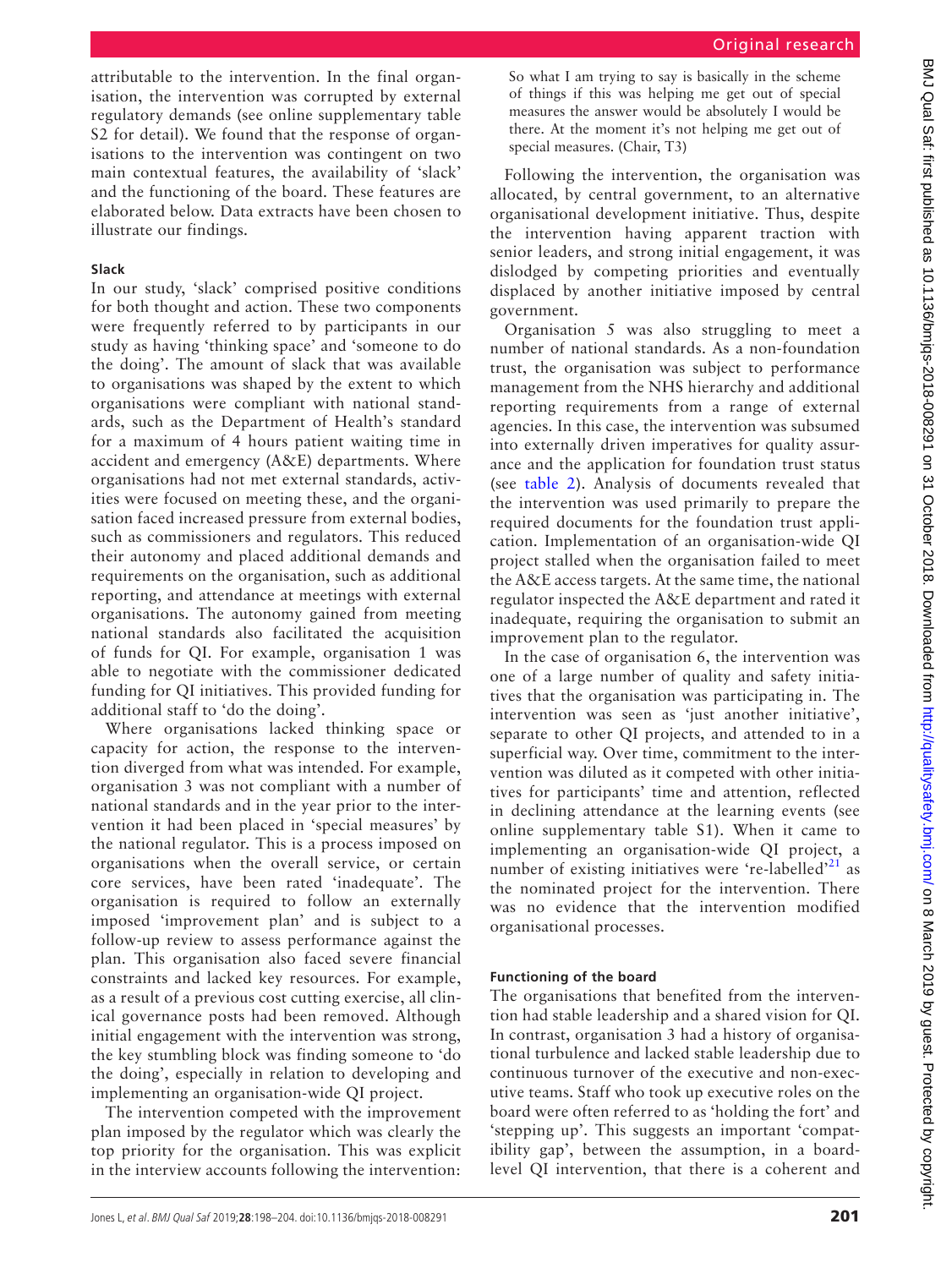### Original research

functioning governing entity, and the reality, which in the case of organisation 3 was a fluid collection of individuals with temporary responsibilities. This gap, between the board as imagined in the intervention, and the board in practice, was referred to directly by the chair during an interview:

What you have here is a bit different from the normal board, you have got very experienced non exec directors, not so experienced executive directors. So therefore the board is not like the board written about in a Foresight kind of document, it's very much like seasoned operators with people who have stepped up to take a very tricky job. (Chair, T3)

Organisation 5 had poor relationships between board members, especially between the medical director and the director of nursing, and between the medical director and the director of operations. In the year following the intervention, key members of the board, including the medical director, the CEO and the chair, left the organisation. At 12-month follow-up, none of the members of the board who had participated in the intervention remained at the organisation.

Organisation 6 also lacked a functioning board. One executive director claimed that decision-making happened entirely at the level of the Executive Board, with the Board of Directors serving only to ratify the decisions of the executive team. Both interview accounts and board observations suggested that the Board of Directors played no effective role in debating decisions, developing strategy, or in scrutinising and challenging the performance of the organisation. One interviewee suggested that the board was a performance, noting that 'everything at the board is highly rehearsed' (medical director, T1). Interview accounts suggested that the response to the intervention reflected a broader organisational strategy of superficially or ritualistically attending to governance of QI, as the director of nursing observed, 'I think we play at it' (T1).

#### **Discussion**

We found that the organisational response to a boardlevel QI intervention was contingent on the availability of slack and the functioning of the board. Slack has previously been found to play an important role in improving organisational performance, enabling organisations to initiate strategy and proactively adopt innovations.[22](#page-6-6) In relation to QI, slack has been defined as the 'cushion of resources within an organisation that facilitates innovation and change by providing crucial time and support for learning and creativity to occur' (p. 102).<sup>23</sup> Research on hospitals that have sustained QI has stressed that 'slack is not a 'surplus' or a 'luxury' but something that has to be built into an organisation for it to continually support innovation and improvement' (p. 107). The

implications of our research for regulators concerned with strengthening board-level governance of quality is that they need to take slack seriously and reduce accordingly the number of demands on organisations. Organisations considering engaging in this type of initiative might first consider what they could 'stop doing' to enable sufficient slack. Our study suggests that simply adding one more initiative to an already overburdened organisation will not produce the desired results.

Organisations considering engaging in a boardlevel QI initiative also need to ensure that there is in fact a board. We found that there was not always a coherent and functioning governing body. In organisation 3, for example, there was what we have termed a 'nominal board'. In this organisation, a very high turnover of board membership resulted in available staff 'stepping up' to fill a board-level role in the absence of alternative candidates, resulting in a board 'in name only'. In organisation 6, there was what we have termed a 'staged board'. In this organisation, the board of directors was a performance of decisions that had already been made by the executive directors. While governance practices often have a performative dimension,  $24$  we use the category 'staged board' to denote a governing body characterised by a cynical focus on display, and control of information, and where insufficient trust and openness inhibits challenge, debate and effective action.

Recent research has highlighted the extent of 'churn' in board membership in England.<sup>25</sup> A study of 145 provider organisations found that vacancies in the executive team were widespread, and the median tenure of an executive director was 3 years. In low-performing organisations (as rated by the national regulator), 14% of posts were vacant and 72% of executives had been appointed in the previous year. In comparison, in high-performing organisations, only 3% of posts were vacant and 20% of executives had been appointed within the past year. The study found that the problem is exacerbated by a tendency, on the part of some national bodies and politicians, to 'personalise' poor performance, making it harder to recruit individuals to these roles.

The consequences of churn include a focus on day-to-day priorities at the expense of longer-term strategy. High turnover can also stall organisational and service development, and short tenures undermine the credibility executive directors have with staff in their own organisations and with external stakeholders. There is, therefore, an important role for regional and national bodies in supporting senior leaders and developing their capabilities.<sup>[25](#page-6-9)</sup> However, while these measures may help to address the problem of the 'nominal board', remedying a 'staged' board is likely to be more challenging. In our case, the functioning of the board was prevented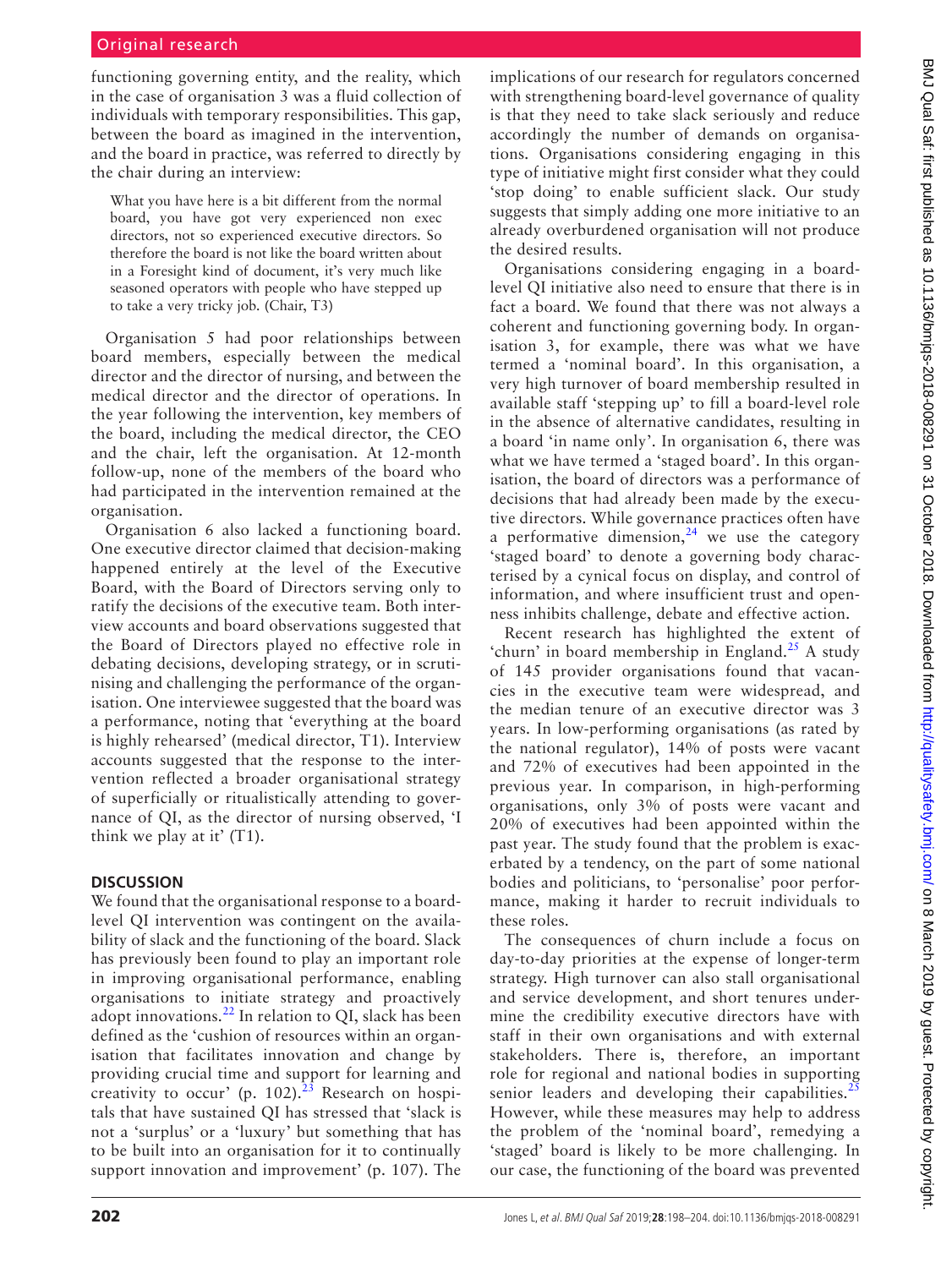by the unproductive use of power by long-standing individuals. Our findings can inform the design of board-level interventions, which should be adapted to the context of individual organisations, for example, by focusing on developing the building blocks of healthy board functioning in organisations where this is weak.

Our findings support those of previous empirical studies in showing how a QI intervention can be corrupted by the demands of the centre (in this case the Department of Health and other national bodies which set systems for regulation and performance management). Our findings indicate an incompatibility between an intervention that aims to foster learning and develop long-term strategy for QI, and the short term-focus required by the procedures put in place by national bodies for assurance.

In the case of organisation 3, participation in the intervention was only loosely coupled with organisational dynamics; however, this did not involve, as previous studies describe it, a superficial or ritualistic participation in the intervention. Rather, individuals were prevented from taking any action due to an absence of necessary slack. We suggest that, in the context of public sector hospitals, loose coupling can be understood as inaction or 'stalling', as well as the more familiar superficial or ritualistic action. This inaction can also be induced by the centre, as when the Department of Health intervened to allocate organisation 3 to a new, national initiative.

A limitation of our study was that the majority of data collection was at board level. This 'top-down' focus neglects the influence of other features of the organisational context, such as the professional workforce.<sup>[8](#page-5-3)</sup>

# **Conclusion**

Underperforming organisations, under pressure to improve, have little time or resources to devote to organisation-wide initiatives such as those described here, highlighting a paradox in that the organisations most in need of such interventions are unlikely to benefit from them. Our research highlights the need for policy-makers and regulators to extend their focus beyond the choice of intervention, to consider how the chosen intervention will be implemented in public sector hospitals, how this will vary between contexts and with what effects. We provide useful information on the necessary conditions for a boardlevel QI intervention to have positive effects.

**Acknowledgements** We thank the participants for their generosity with their time, and the organisational development team, Sue Rubenstein and Adrienne Fresko. The research was funded by the National Institute for Health Research (NIHR) Collaboration for Leadership in Applied Health Research and Care North Thames at Barts Health NHS Trust.

**Contributors** LJ collected and analysed the data and drafted the paper. LP collected and analysed the data and revised the paper. ECB analysed the data and revised the paper. GR, SB,

JEA, SM and NJF contributed to the conception and design of the research, data analysis and revision of the paper.

**Funding** The research was funded by the National Institute for Health Research (NIHR) Collaboration for Leadership in Applied Health Research and Care North Thames at Barts Health NHS Trust.

**Disclaimer** The views expressed are those of the authors and not necessarily those of the NHS, the NIHR or the Department of Health and Social Care.

**Competing interests** JEA, SB, NJF and GR were part of the QUASER team which developed The Hospital Guide used in the intervention.

**Patient consent** Not required.

**Provenance and peer review** Not commissioned; externally peer reviewed.

**Open access** This is an open access article distributed in accordance with the Creative Commons Attribution 4.0 Unported (CC BY 4.0) license, which permits others to copy, redistribute, remix, transform and build upon this work for any purpose, provided the original work is properly cited, a link to the licence is given, and indication of whether changes were made. See:<https://creativecommons.org/licenses/by/4.0/>

# **References**

- <span id="page-5-0"></span>1. Baker GR, Denis J-L, Pomey M-P. *Effective governance for quality and patient safety in Canadian healthcare organizations*. Canadian Health Services Research Foundation, 2010.
- 2. Bismark MM, Studdert DM. Governance of quality of care: a qualitative study of health service boards in Victoria, Australia. *[BMJ Qual Saf](http://dx.doi.org/10.1136/bmjqs-2013-002193)* 2014;23:474–82.
- 3. Millar R, Mannion R, Freeman T, *et al*. Hospital board oversight of quality and patient safety: a narrative review and synthesis of recent empirical research. *[Milbank Q](http://dx.doi.org/10.1111/1468-0009.12032)* 2013;91:738–70.
- <span id="page-5-1"></span>4. NHS Improvement. *Developing people, improving care. A national framework for action on improvement and leadership development in NHS-funded services*. London: NHS Improvement, 2017.
- 5. Care Quality Commission and NHS Improvement. *Consultation on use of resources and well-led assessments*. London: Care Quality Commission and NHS Improvement, 2016.
- <span id="page-5-2"></span>6. Birken SA, Bunger AC, Powell BJ, *et al*. Organizational theory for dissemination and implementation research. *[Implement Sci](http://dx.doi.org/10.1186/s13012-017-0592-x)* 2017;12:62.
- 7. Robert G, Fulop N. The role of context in successful improvement. In: *Perspectives on context*. London: The Health Foundation, 2014: 31–57.
- <span id="page-5-3"></span>8. Lozeau D, Langley A, Denis J-L. The corruption of managerial techniques by organizations. *[Human Relations](http://dx.doi.org/10.1177/0018726702055005427)* 2002;55:537–64.
- <span id="page-5-4"></span>9. Waring J, Currie G, Bishop S. A contingent approach to the organization and management of public-private partnerships: an empirical study of English Health Care. *[Public Adm Rev](http://dx.doi.org/10.1111/puar.12020)* 2013;73:313–26.
- <span id="page-5-5"></span>10. Kislov R, Humphreys J, Harvey G. How do managerial techniques evolve over time? The distortion of "facilitation" in healthcare service improvement. *Public Management Review*2016:1–19.
- 11. Dixon-Woods M, McNicol S, Martin G. Ten challenges in improving quality in healthcare: lessons from the Health Foundation's programme evaluations and relevant literature. *[BMJ Qual Saf](http://dx.doi.org/10.1136/bmjqs-2011-000760)* 2012;21:876–84.